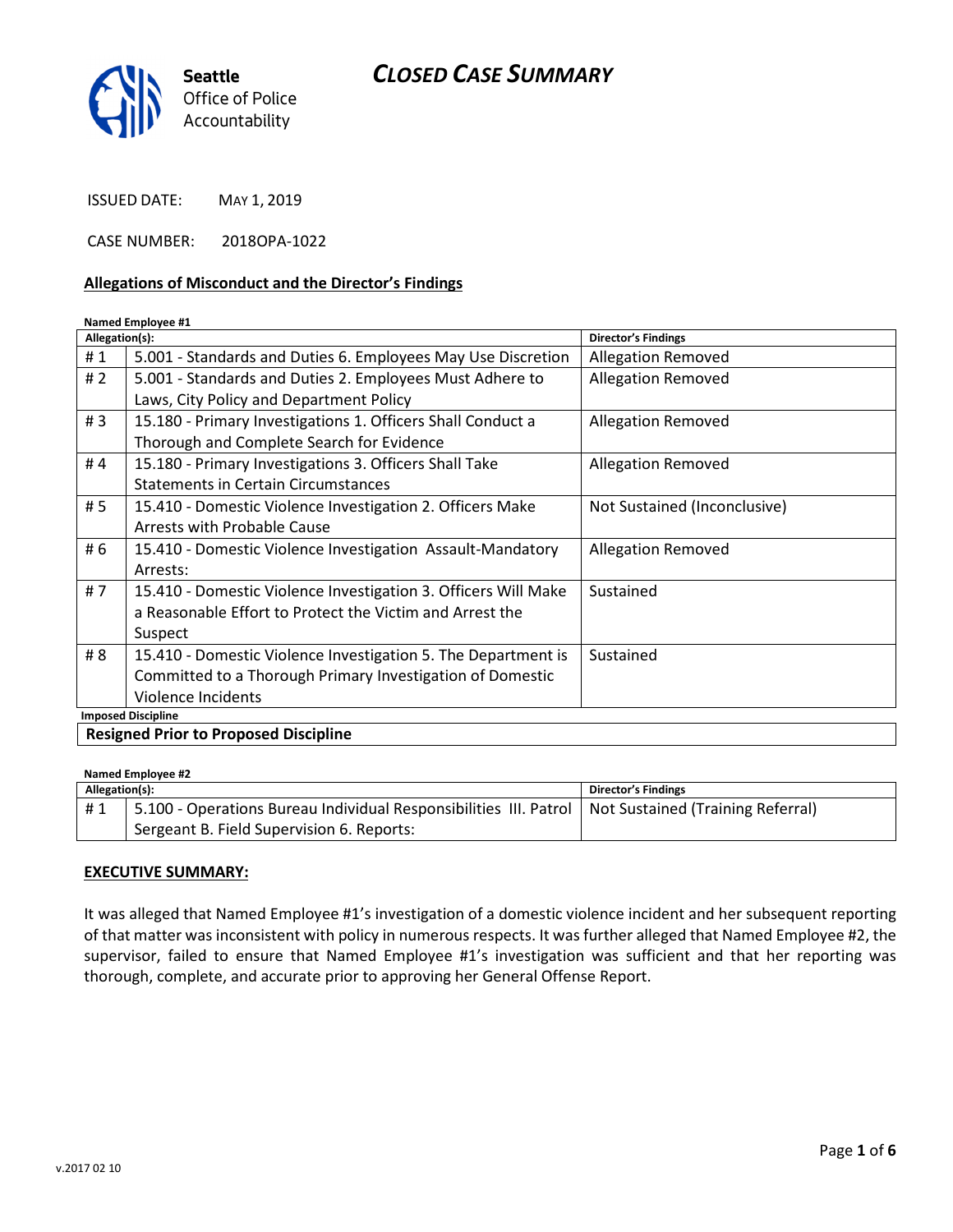

# CLOSE CASE SUMMARY

OPA CASE NUMBER: 2018OPA-1022

#### SUMMARY OF INVESTIGATION:

An officer reported to a Lieutenant his concerns regarding how Named Employee #1 (NE#1) handled a domestic violence call. The officer's predominant concerns were that NE#1 did not properly investigate the incident and that she twice allowed the suspect of a domestic violence assault to avoid arrest. The Lieutenant conducted a preliminary inquiry into this matter, which included watching NE#1's Body Worn Video (BWV) that captured her two responses to the subject location. Based on her review of that video, the Lieutenant concurred with the officer's concerns regarding NE#1's handling of this incident. The Lieutenant accordingly referred this matter to OPA and this investigation ensued.

OPA determined that NE#1, along with other officers, was dispatched to the subject location in response to a possible domestic violence (DV) assault. The caller reported that her mother and her boyfriend were involved in a verbal argument and there was screaming in the background. NE#1 was dispatched as the primary officer. Call updates indicated that the boyfriend was the primary suspect and that he had assaulted the caller's brother. Another update indicated that there was a six-year-old in the house.

As discussed above, NE#1 responded to the subject house twice and both responses were recorded. The BWV from her first response indicated that, when she arrived, she spoke with the 911 caller. The caller reported that her boyfriend was being aggressive. Several other family members walked to the front of the house from the back. One told NE#1 that the boyfriend was "hitting everybody." NE#1 walked to the back of the house where a woman was sitting on top of a man. The man was motionless at that time and presented as possibly unconscious. The woman got off of the man and stood next to NE#1. The man, who was shirtless, continued to lay on his back. NE#1 did not check on the status of the boyfriend and, instead, left the scene without making an arrest. She further did not follow up with either the 911 caller or the male who alleged that the boyfriend had engaged in assaultive behavior.

Only a few minutes later, NE#1 was dispatched again to the residence. When she arrived, she observed a white car driving away. She later learned that the vehicle contained the boyfriend. She was informed that the boyfriend had physically assaulted multiple individuals and had caused damage to another vehicle. She wrote a General Offense Report, but did not charge by officer and, as far as OPA is aware, the boyfriend was never arrested for this incident. She submitted her report to her supervisor, Named Employee #2 (NE#2), who reviewed and approved it.

#### ANALYSIS AND CONCLUSIONS:

# Named Employee #1 - Allegations #1 5.001 - Standards and Duties 6. Employees May Use Discretion

NE#1's decision-making during this incident, including her decision not to arrest the boyfriend and the various decisions that informed her investigation and documentation of this case, is already fully discussed in the context of the other allegations below. As such, while I conclude that she did not exercise her discretion as a law enforcement officer appropriately during this incident, I find that this allegation is duplicative and I recommend that it be removed.

# Recommended Finding: Allegation Removed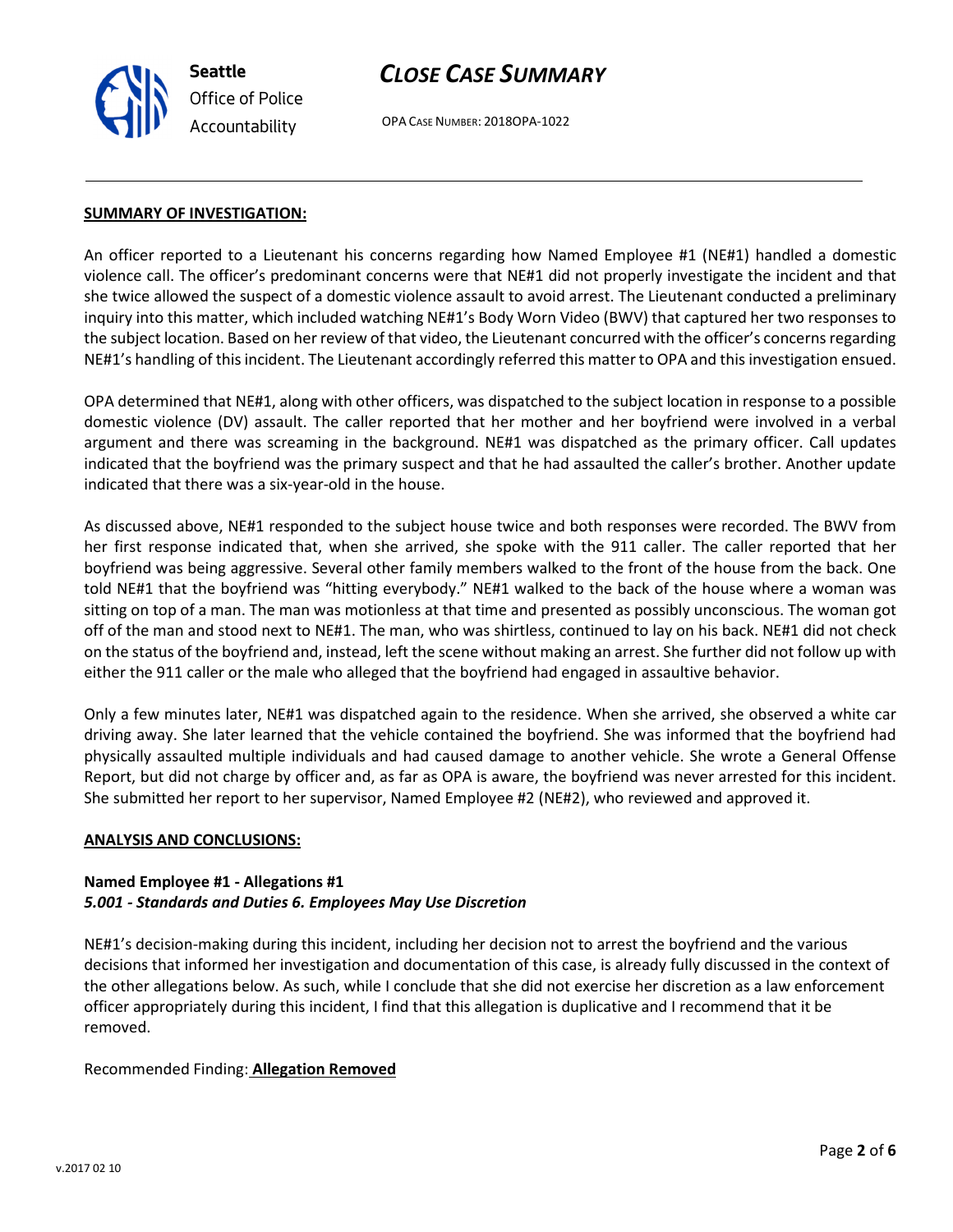



OPA CASE NUMBER: 2018OPA-1022

# Named Employee #1 - Allegation #2

### 5.001 - Standards and Duties 2. Employees Must Adhere to Laws, City Policy and Department Policy

From my review of the record, it is unclear why this allegation was alleged. To the extent it was classified for investigation based on the theory that, if NE#1 did not make a mandatory arrest when required, she violated the law, I find that it is duplicative of Allegation #5. Moreover, even if the allegation was not duplicative, I do not believe that the circumstances of the case and NE#1's actions and inactions would warrant a finding that she violated this policy. As such, I recommend that this allegation be Not Sustained – Unfounded.

#### Recommended Finding: Not Sustained (Unfounded)

#### Named Employee #1 - Allegation #3 15.180 - Primary Investigations 1. Officers Shall Conduct a Thorough and Complete Search for Evidence

I find that Allegations #3 and #4 are duplicative of the other allegations herein concerning conducting thorough and complete DV investigations. As such, I recommend that Allegations #3 and #4 be removed.

### Recommended Finding: Allegation Removed

### Named Employee #1 - Allegations #4 15.180 - Primary Investigations 3. Officers Shall Take Statements in Certain Circumstances

For the same reasons as stated above (see Named Employee #1, Allegation #3), I recommend that this allegation be removed.

#### Recommended Finding: Allegation Removed

### Named Employee #1 - Allegation #5 15.410 - Domestic Violence Investigation 2. Officers Make Arrests with Probable Cause

When NE#1 first arrived at the scene, she was informed by a male witness that the boyfriend was hitting "everybody." She did not, however, arrest the boyfriend for DV assault. This was based, in large part, on the fact that the witnesses in the rear of the home stated that they had not been assaulted.

When she returned to the scene, the boyfriend was being driven away in a vehicle. She did not attempt to stop the vehicle nor did she call in the vehicle's plate and request that another officer stop it. At that time, she learned that the boyfriend had, in fact, assaulted several individuals. As far as OPA is aware, the boyfriend was never arrested as a result of this incident and NE#1 did not charge by officer.

As is discussed below, NE#1 should have taken a statement from both the initial male witness and the 911 caller. Had she done so, she would have almost certainly developed probable cause to arrest the boyfriend. However, given her failure to do so – which underlies the recommended Sustained finding for Allegation #7, I cannot conclusively determine that she, in fact, had probable cause at the time. As such, I choose not to sustain this allegation, even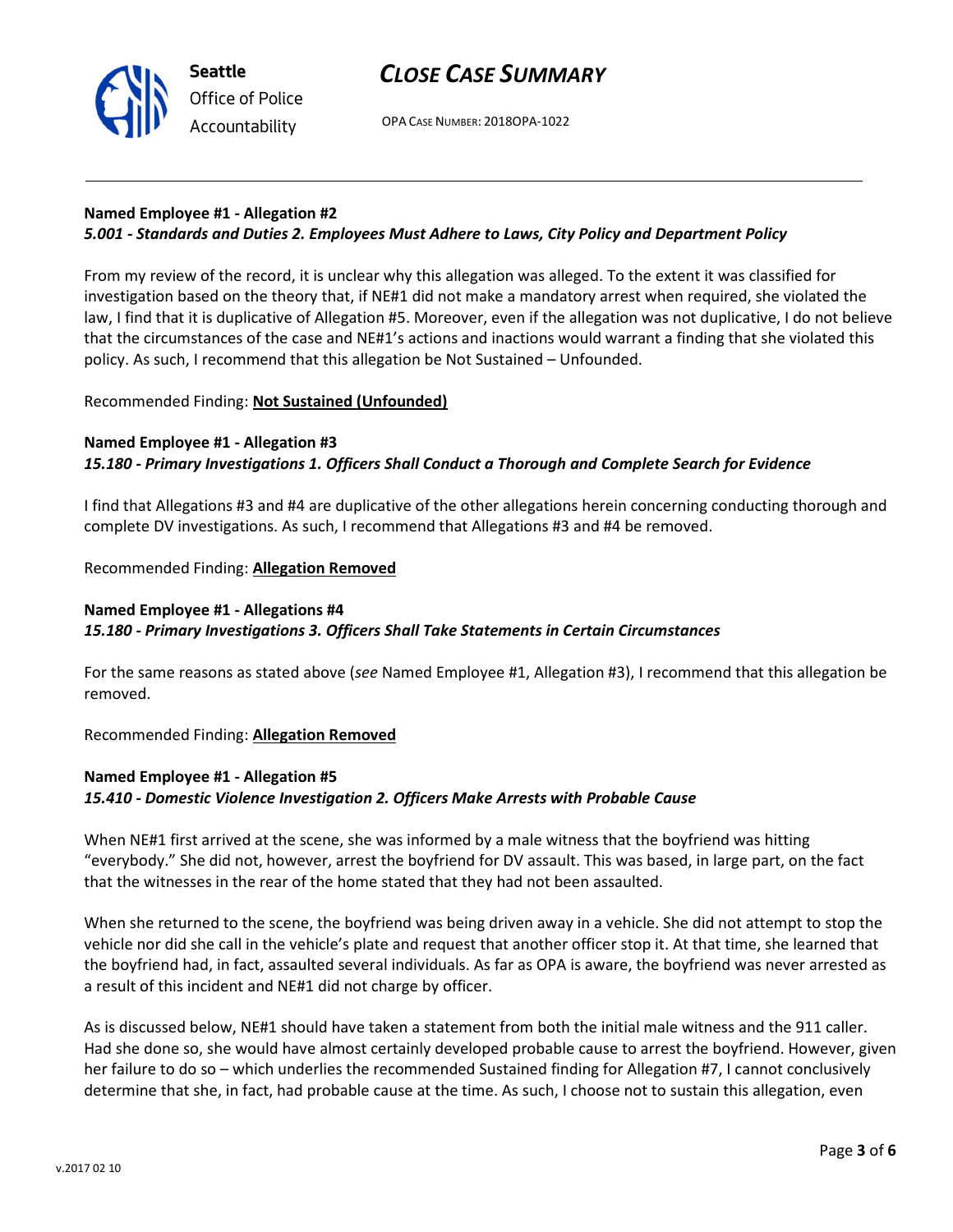

Seattle Office of Police Accountability

# CLOSE CASE SUMMARY

OPA CASE NUMBER: 2018OPA-1022

though I believe that the arrest of the boyfriend would or should have been effectuated but for NE#1's failure to conduct an adequate investigation.

Recommended Finding: Not Sustained (Inconclusive)

## Named Employee #1 - Allegation #6 15.410 - Domestic Violence Investigation Assault-Mandatory Arrests:

This allegation is subsumed in Allegation #5. As such, I recommend that it be removed as duplicative.

Recommended Finding: Allegation Removed

## Named Employee #1 - Allegations #7 15.410 - Domestic Violence Investigation 3. Officers Will Make a Reasonable Effort to Protect the Victim and Arrest the Suspect

SPD Policy 15.410-POL-3 requires that officers make a reasonable effort to protect the victim and arrest the suspect. The policy provides direction to officers on how to do so and this includes, but is not limited to: notifying the victim that the suspect may be arrested at a later time even if suspect has left the scene prior to officers' arrival; documenting the incident appropriately; advising the victim of resources to prevent further abuse, such as shelters and/or other services; providing the victim with the SPD DV Resource Guide; explaining to the victim how to seek an order of protection; asking the victim whether there are firearms or other deadly weapons accessible to the suspect; and, where applicable, facilitating transportation for the victim to a hospital for treatment or to a place of safety or shelter. The policy also generally instructs that the responding officers will conduct a thorough and complete primary investigation, as well as that they will fully and accurately document the incident.

NE#1 satisfied virtually none of the requirements of this policy. She did not: offer any of the potential victims a DV Resource Guide; discuss potential resources or refer this matter to the Victim Support team; explain how to seek an order or protection; ask whether the boyfriend had access to firearms or other deadly weapons; ask whether any of the victims needed to be transported to a safe place; take photographs of the victim's injuries suffered by any of the victims; have the victims execute releases for medical information; take victims' statements; or complete the supplemental DV form template.

As discussed below, she also did not complete an adequate DV investigation. Most notably: she failed to separate the witnesses in order to get accounts from everyone involved; she spoke to only a few of the involved parties and formally interviewed none; she did not conduct a sufficient inquiry into the status of the warrant and, indeed, was ultimately incorrect that it was not extraditable; she did not investigate the potential damage to a vehicle that was allegedly caused by the boyfriend; and she did not check on the welfare of a six-year-old who was reported to be in the house at the time. Moreover, during her first response to the home, she did not check on the welfare of the boyfriend, who was lying on the ground, was unresponsive, and who had been admittedly scratched by the mother. Further, the General Offense Report that she generated was incomplete and, in part, inaccurate – both with regards to the facts of the incident and the criminal charges at issue.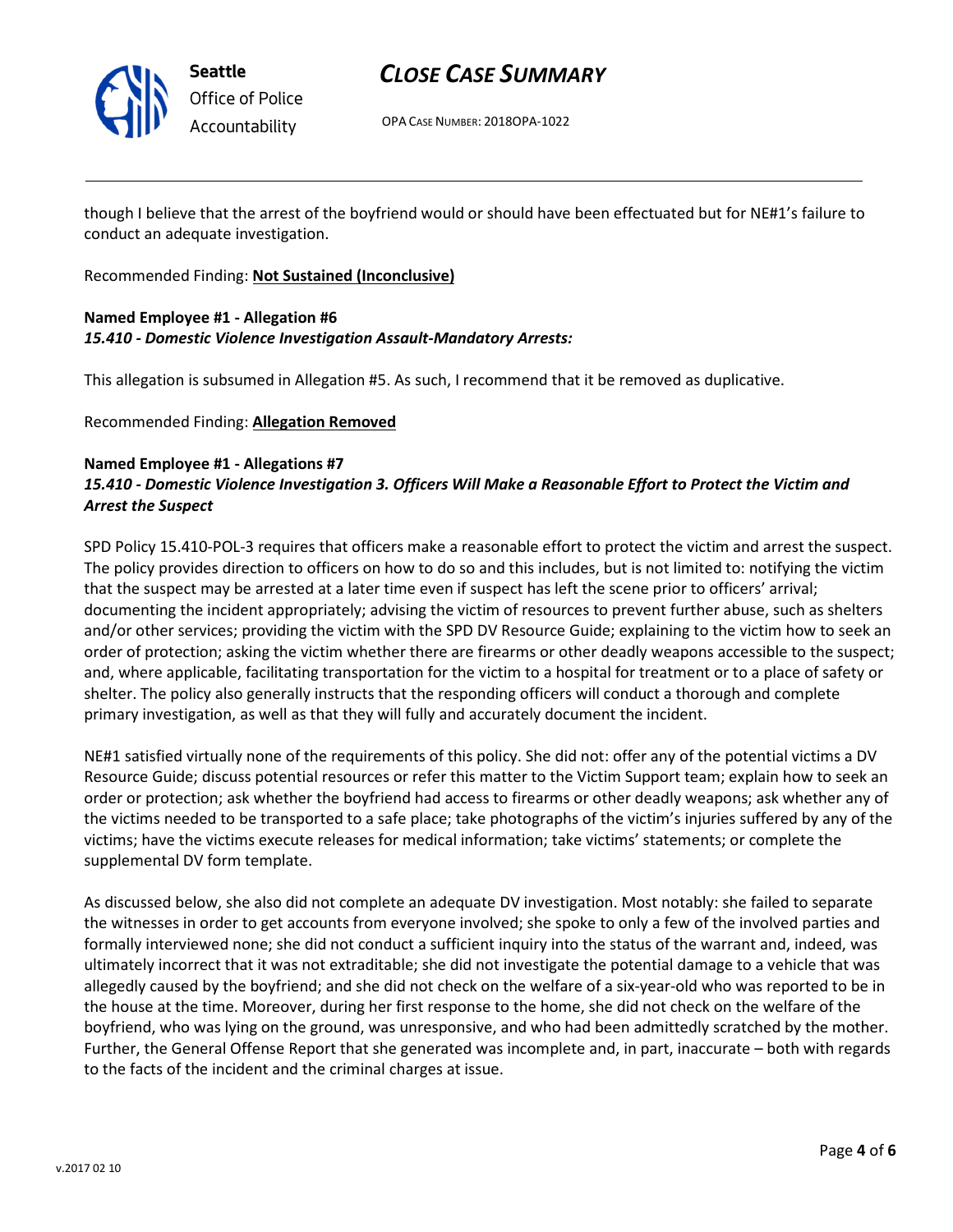

Seattle Office of Police Accountability

# CLOSE CASE SUMMARY

OPA CASE NUMBER: 2018OPA-1022

Lastly, NE#1's failure to conduct a sufficient investigation into this incident put the initial 911 caller and others at risk of harm from the boyfriend. Had she performed an adequate examination of the facts at the outset, she would have almost certainly established probable cause to arrest the boyfriend and, had she taken him into custody, he would have been unable to later assault individuals at the home. In this respect, she failed to ensure the safety of the victims.

For the above reasons, I find that NE#1 violated this policy during her responses to this case and due to her insufficient investigation and reporting of this incident. As such, I recommend that this allegation be Sustained.

Recommended Finding: Sustained

#### Named Employee #1 - Allegations #8 15.410 - Domestic Violence Investigation 5. The Department is Committed to a Thorough Primary Investigation of Domestic Violence Incidents

SPD Policy 15.410-POL-5 states that the Department is committed to a thorough primary investigation of DV incidents. The policy provides guidance as to what constitutes a thorough primary investigation and, in doing so, references SPD Policy 15.180 and other sections of SPD Policy 15.410.

As discussed more fully above, NE#1's investigation of this incident was deficient in virtually all respects. It was not thorough or complete and, as such, was contrary to the Department's expectations and the specific requirements of this policy. Accordingly, I recommend that this allegation be Sustained.

Recommended Finding: Sustained

# Named Employee #2 - Allegations #1 5.100 - Operations Bureau Individual Responsibilities III. Patrol Sergeant B. Field Supervision 6. Reports:

NE#2 was NE#1's supervisor on the date of the incident. He reviewed and approved the report that she submitted relating to this case. He did not identify any of the issues with her investigation and report that are detailed more fully above.

SPD Policy 5.100(III)(B)(6) governs the responsibilities of patrol sergeants and, specifically, the obligation of a patrol sergeant to ensure the "accuracy and completeness" of an officer's reports. Here, NE#2 admittedly did not do so. He stated that he simply "missed" the problems with NE#1's report and that he believed that he approved the report, rather than directed NE#1 to make corrections, because she had already left work for the evening.

When NE#2 failed to do so, he did not comply with this policy and, for that matter, with the expectations that the Department holds for its patrol supervisors. However, I recommend that NE#2 receive the below Training Referral rather than a Sustained finding. I base this decision on the fact that this is a minor policy violation and, given my reading of NE#2's OPA interview, I believe that the shortcomings of his review constituted a mistake not intentional misconduct.